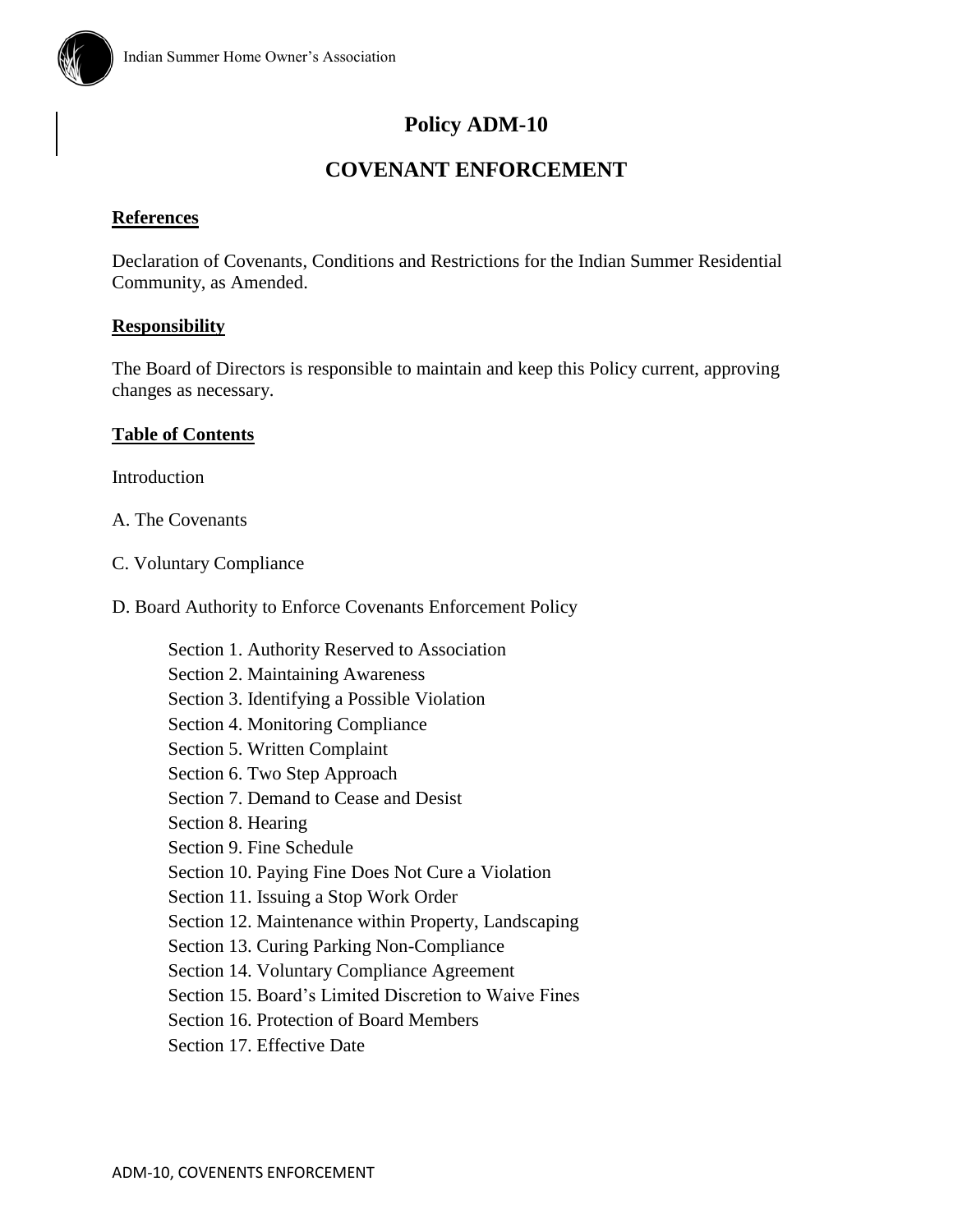

# **Introduction**

### A. **The Covenants**

The Declaration of Covenants, Conditions and Restrictions for the Indian Summer Residential Community were recorded July 27, 1993 under Thurston County Auditor's file number 9307270117 and have been amended eight times. As amended the Covenants affect all lots within Indian Summer.

The Covenants make each Owner responsible for complying with specific restrictions found in the Covenants, for getting prior written approval from the Association before doing certain things described in the Covenants, for following rules and regulations the Board adopts from time to time, and for complying with a Board Decision.

#### C. **Voluntary Compliance**

The primary means for preserving and advancing the Community Wide Standard is for each Owner to voluntarily perform the responsibilities of an Owner. Indian Summer has achieved its existing neighborhood character largely because individual Owners take their responsibilities seriously. The Board believes that the actions of responsible Owners will continue to minimize the need for the Board to create compliance with the Covenants through enforcement action.

However, for a variety of reasons, occasionally Owners will fail to comply with requirements clearly set forth in the Covenants and something more is needed to bring them into compliance. This Policy is meant to guide the Board in acting to restore an Owner's compliance with the Covenants through a process that is fair, efficient and effective.

#### D. **Board Authority**

The Covenants give the Board broad authority and a variety of tools to use in preserving and advancing the Community Wide Standard. It is authorized to create rules, regulations, procedures and penalties. (*For example, see Covenants Section 10.01 and 10.02.*) The Board is authorized to resort to various remedies to restore compliance with the Covenants, including:

- a) imposing a fine;
- b) curing the violation and charging all costs of the cure to the Owner;
- c) suspending an Owner's right to vote in the Association;

d) suspending an Owner's right (and the right of such Owner's family, guests, and tenants and of the co-Owners of such Owner and their respective families, guests and tenants) to use any of the Club Recreational Facilities and Common Areas (for a period of not to exceed 30 days after the violation is cured);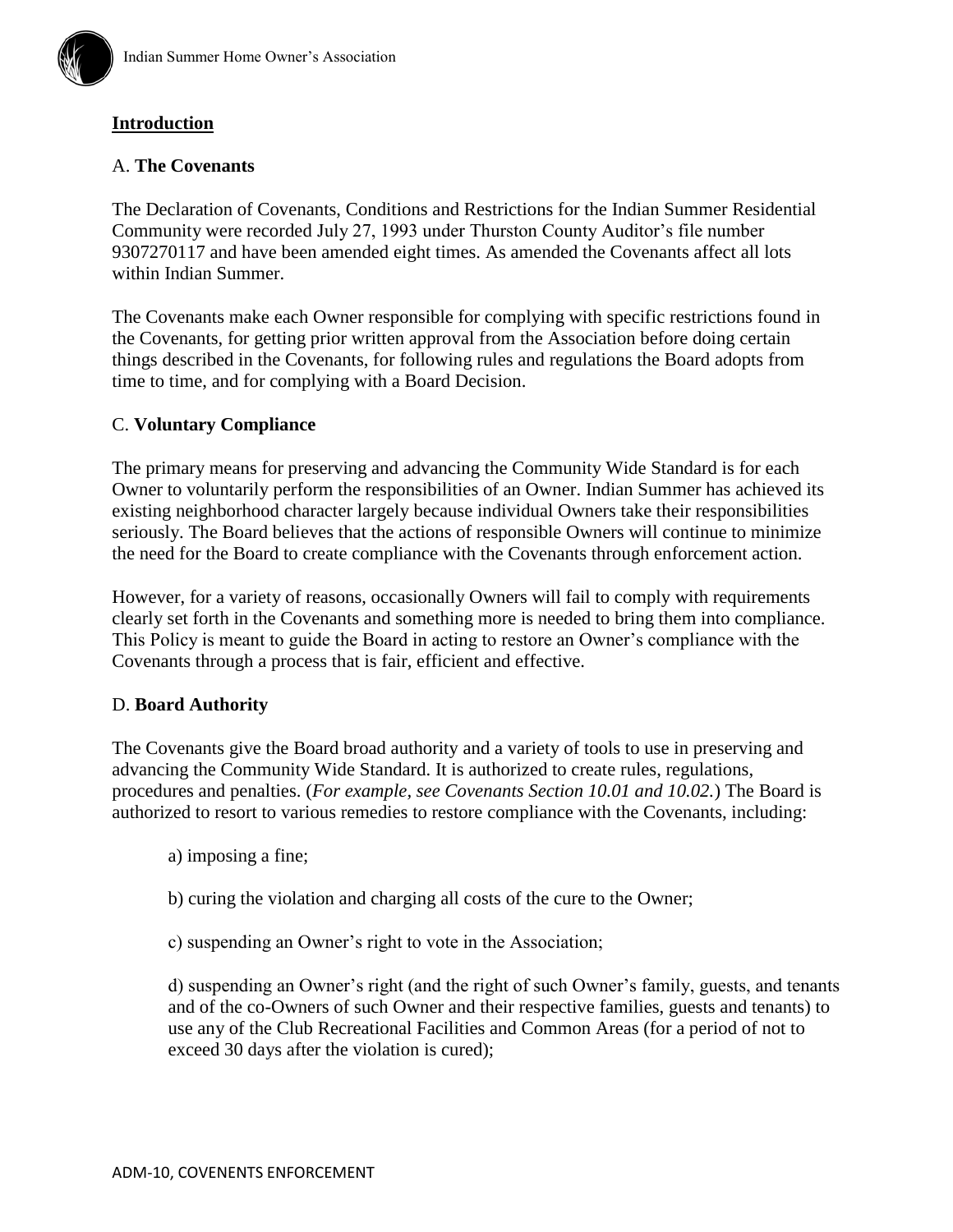

e) enjoining construction and preventing a contractor, agent, or others from continuing work;

f) requiring an Owner, at his or her own expense, to remove a violation and to restore a Lot or Dwelling to its previous condition;

- g) towing abandoned or inoperable vehicles;
- h) imposing a specific assessment;
- i) filing a lien against the property; and

j) bringing a lawsuit to get a court order requiring compliance, as well as a judgment for all damages, attorneys' fees and costs incurred.

#### **Covenants Enforcement Policy**

Whereas Sections 1.01 and 10.01 of the Covenants require that all Owners must comply with the Governing Documents, and Section 10.02 and other Sections of the Covenants give the Board the authority to ensure compliance with the Governing Documents through a variety of measures;

NOW THEREFORE BE IT RESOLVED that the following Covenants Enforcement Policy (the "Policy") is adopted to govern actions by the Homeowners Association, the Board of Directors and the Owners regarding the enforcement of the Governing Documents.

#### **Section 1. Authority Reserved to Association**

This Policy is a general approach and exists to advance the purpose of restoring compliance with the Indian Summer Covenants and the other Governing Documents. It is not meant to impair the Association's ability to pursue this purpose. The Board retains whatever authority it otherwise has to employ any available means or remedy in pursuit of this purpose.

#### **Section 2. Maintaining Awareness**

To lower the chance that an Owner will violate a Covenant through ignorance or inadvertence, the Board may take actions to educate or periodically remind all Owners of the responsibilities which the Covenants assign to each Owner.

#### **Section 3. Identifying a Possible Violation**

A possible violation of the Covenants may be identified by an Owner's written complaint (as described in Section 5 below), or by other reasonable, reliable means. The Board shall conduct, or cause to be conducted, a community-wide inspection at least quarterly to monitor compliance with Governing Documents.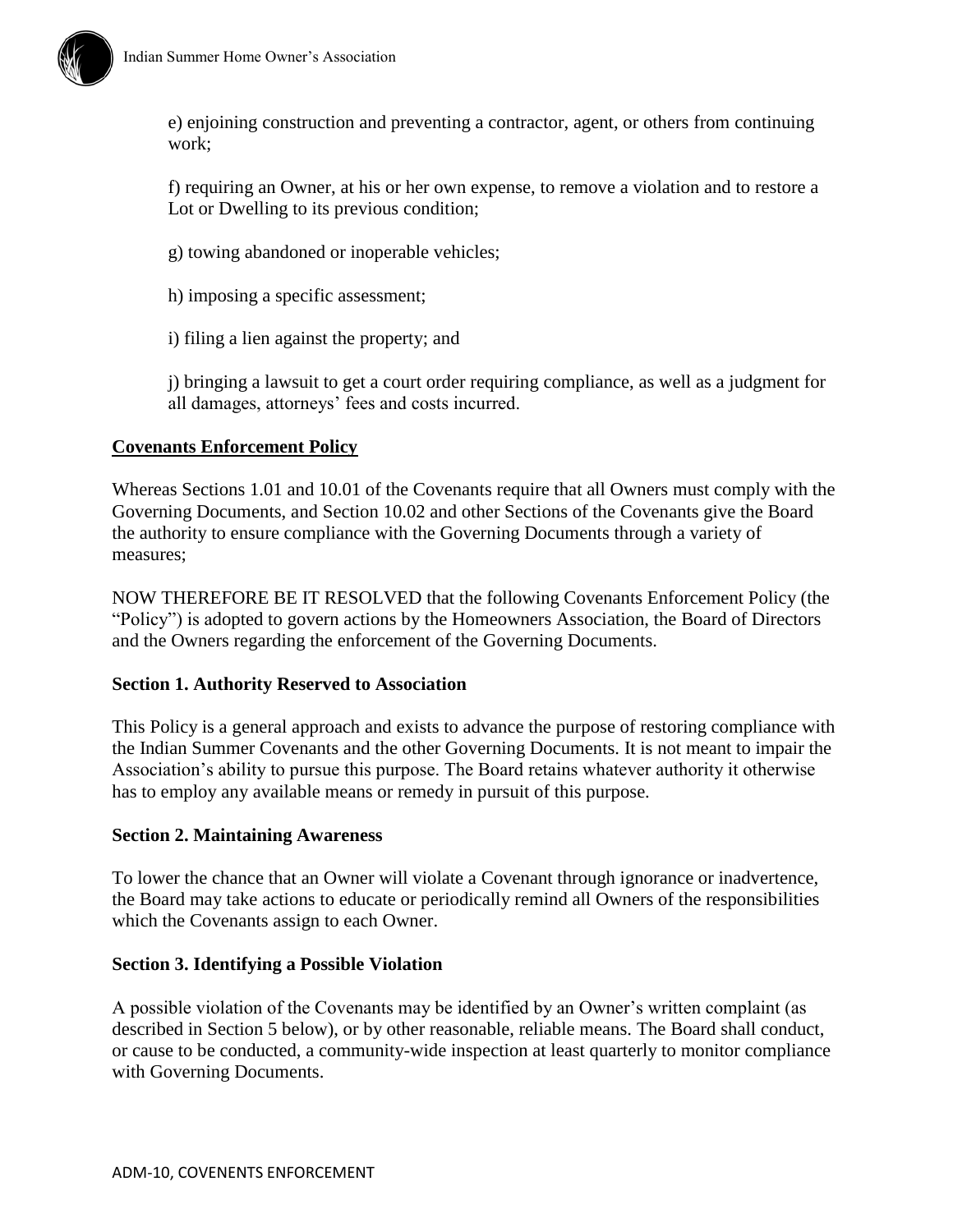# **Section 4. Monitoring Compliance**

When a complaint is received, the Association, through the Board, property management staff or volunteers, may investigate the complaint. For conditions which require approval of the Board, the ARB, or another committee, the Association will check with the appropriate body to see if the modification was approved. Assuming the condition is in violation and that no modification was approved, the Association may send the violating Owner a warning or a Demand to Cease and Desist.

# **Section 5. Written Complaint – Homeowner Mediation**

A person may bring a possible violation to the Board's attention through a written complaint. The complaint must identify the property, describe the violation and include a reference to the specific Covenant, rule or regulation being violated. The Board may check to see if the condition described still exists. The Board may seek to restore compliance with the Covenants through this Policy or may encourage the parties to voluntarily participate in mediation.

#### **Section 6. Two Step Approach**

This Policy uses a two-step approach. Two violations of the same restriction within twelve months of the first violation will result in a fine of up to \$50 per day. In the alternative, a fine of \$150 may be imposed the second time an action or omission results in a one-time violation. (*See Section 9, Fine Schedule, for more details*.) In addition, two violations of the same restriction may result in the imposition of other sanctions or remedies. Fines or other sanctions may be imposed at the hearing held after the Hearing Notice is sent.

#### **Section 7. Demand to Cease and Desist**

Covenants Sections 10.03.01 and 10.03.02 require the following procedure upon identification of an alleged violation. A written Demand to Cease and Desist will be sent to the Owner of each home identified to have a potential violation. The Demand to Cease and Desist must contain:

- a) the property's address;
- b) a description of the alleged violation;
- c) the specific restriction being violated;
- d) a request for prompt compliance with the restriction;

e) if the violation is continuing, a time period of not less than ten (10) days during which the violation may be cured or abated without further sanction; and

f) if the violation is not continuing, a statement that further violation of the same provision of the Governing Documents may result in imposition of fines or sanctions after notice and a hearing.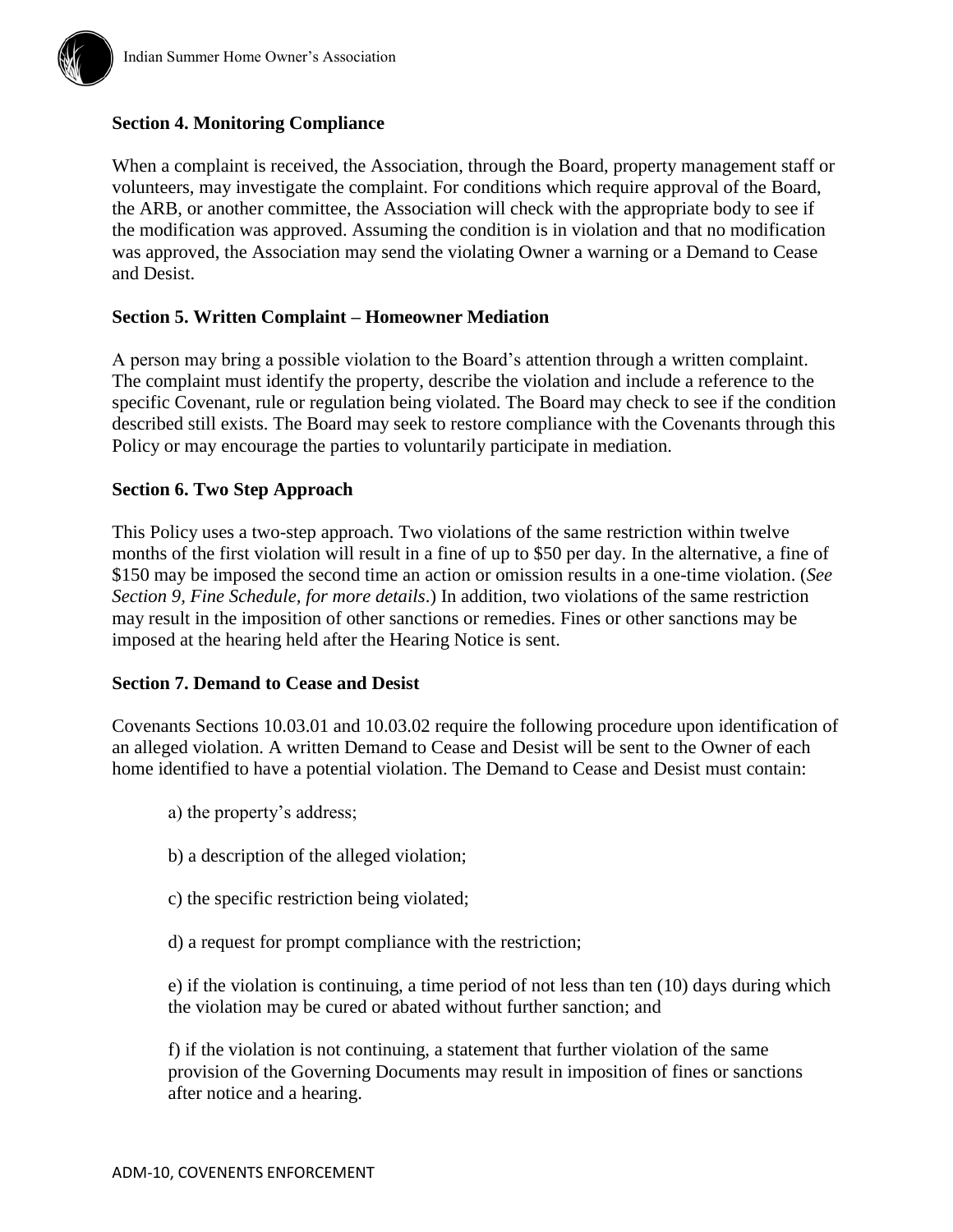

# **Section 8. Hearing**

If the violation continues past the cure period allowed in Section 7(e) above, or if the same violation occurs once more within a twelve month period, then the Board may serve the allegedly violating Owner with written hearing notice. "To Serve", as used in this Policy, means to give notice to an Owner. Therefore, the procedures for giving notice to an Owner contained in the Covenants Section 13.13 shall apply.

The Hearing Notice must contain:

a) the property's address;

b) a description of the alleged violation;

c) the date, time and place of the hearing (the date of the hearing must be at least ten (10) days from the date the notice is served on the Owner);

d) the proposed fine or sanction to be imposed; and

e) an invitation to the Owner to attend the hearing, and produce any statement, evidence and witnesses on his or her behalf.

The hearing shall be conducted according to the procedures listed in Section 10.03.03 of the Covenants. That Section requires that the hearing be held in executive session, which means it will not be open to the public.

The Board may conduct the hearing or it may designate a temporary hearing board to conduct the hearing. The temporary hearing board may consist of the ARB, another committee, or may be a single, neutral person specially appointed for this purpose. In the event a temporary hearing board conducts the hearing, an Owner may appeal the decision of the temporary hearing board to the Board of Directors. An appeal must be in writing, delivered to the Board President or Secretary within 30 days after the Owner is sent notice of the temporary hearing Board's decision. Upon receiving an appeal, the Board will issue a notice of a new hearing as described above.

# **Section 9. Fine Schedule.**

- A fine of \$150 may be imposed for the second violation of any restriction in the Governing Documents.
- In the alternative, the Board may impose a daily fine for a continuing violation.
	- o Each day the same violation of a restriction exists may be considered a continuing violation.
	- o Daily fines may accrue at the maximum rate of \$50 per day, beginning on the date of the hearing set in the initial notice of hearing.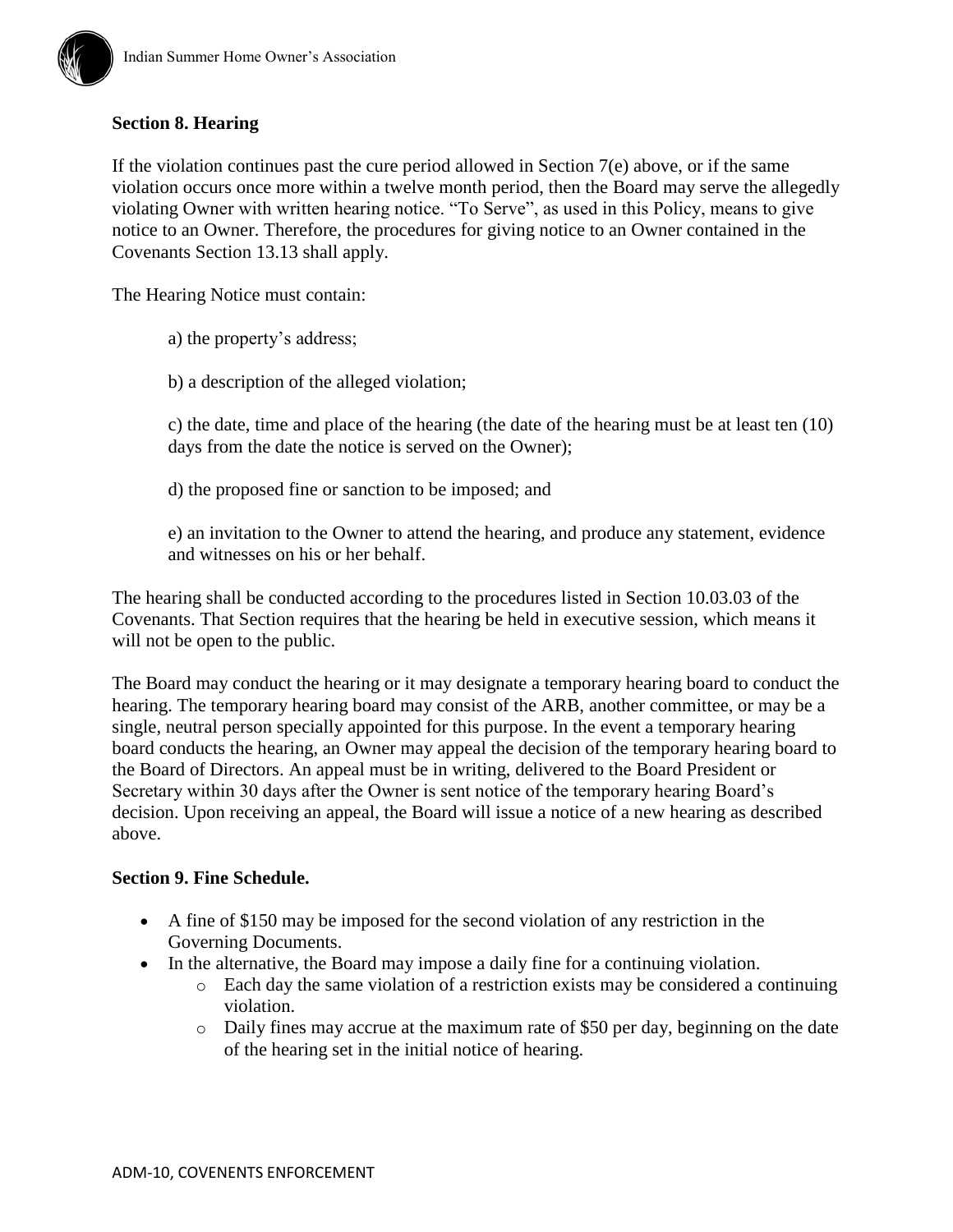

- Fines will continue to accrue until the violation is cured. Violations which the Board, in the exercise of reasonable discretion, determines pose a serious health or safety hazard will have the maximum fine of \$50 per day imposed.
- Other violations of the restrictions in Article 4 of the Covenants will have an initial fine of \$10 per day imposed, unless the Board finds the Owner to have committed the violation intentionally, willfully, or after previously having been fined for the same or a similar violation.
- In case of an intentional, willful or repeated violation, the Board may impose up to the maximum fine of \$50 per day. For continuing violations which are not cured within 30 days after a hearing, the daily fine rate may increase as follows:
	- $\circ$  an additional \$10 beginning on the 31<sup>st</sup> day of non-compliance after the hearing, and
	- $\circ$  an additional \$10 beginning on the 61<sup>st</sup> day, and
	- o will continue to increase in this manner until the maximum rate of \$50 per day is reached.

# **Section 10. Paying Fine Does Not Cure a Violation**

Paying a fine does not relieve a person from the responsibility to cure a violation.

# **Section 11. Issuing a Stop Work Order**

The Board may issue a Stop Work Order to any person engaged in an unauthorized activity. An unauthorized activity is any activity which requires the prior written approval of the Board or the ARB and has not received prior written approval of the Board, the ARB or the appropriate committee. A Stop Work Order must contain:

- a) the property's address;
- b) a description of the unauthorized activity;
- c) the specific restriction being violated;
- d) a statement requiring the immediate cessation of the unauthorized activity;

e) a time period of not less than ten (10) days during which the violation may be cured or abated without further sanction; and

f) a statement that failure to immediately comply with the terms of the Stop Work Order will result in issuance of a notice of hearing, after which fines or sanctions may be imposed.

Failure to honor a Stop Work Order will result in a hearing notice being issued to the Owner. No additional Demand to Cease and Desist will be necessary before a hearing notice is issued.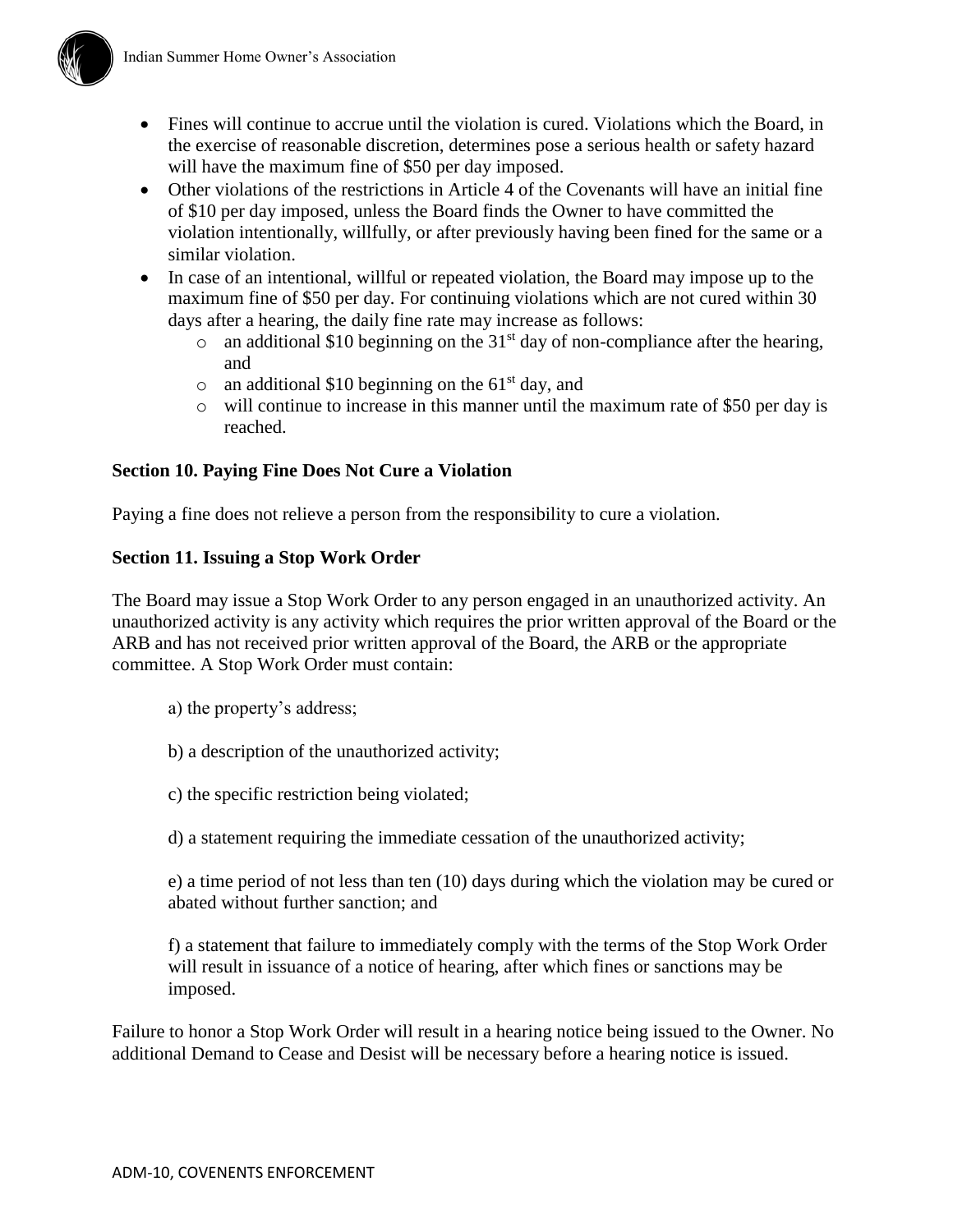

# **Section 12. Maintenance Within Property, Landscaping**

The Association strongly encourages education and voluntary compliance with the Community Wide Standard concerning landscaping. The Association may offer referrals to landscaping companies including referrals for a one-time landscaping "clean-up" service, and information on where to get help with landscaping questions.

According to Section 5.07 of the Covenants, the Board may send in a crew to perform maintenance, cleaning, repair, including landscaping maintenance—and charge the cost to the Owner—under the following circumstances. An Owner who fails or refuses to perform his or her maintenance responsibilities (including, but not limited to, failure to maintain landscaping so that the Lot or Dwelling does not meet the Community Wide Standards or other rules the Board may develop) is in violation of the Covenants. The Board may correct these violations using its power of self-help, according to the following procedure.

When a maintenance, cleaning, repair, or landscaping violation is identified, the Board may issue a Maintenance or Landscaping Demand to Cease and Desist, which will contain:

a) a statement requiring the violation to be cured in a good and workmanlike manner within fifteen (15) days;

b) notice that if the violation is not cured by that date, the Board may authorize a landscaping crew to enter the property after that date to perform all necessary maintenance, repair, clean up or landscaping action to restore the property to meet the Community Wide Standard;

c) a statement that the bill for these services will be billed to the Owner, and an administrative fee of \$250 will be billed to the Owner, which is a specific assessment against the Lot or Dwelling; and

d) notice that this determination is final unless a hearing is requested, in writing, delivered to the Board within ten (10) days of the date of the Maintenance or Landscaping Demand to Cease and Desist.

After issuing the Maintenance or Landscaping Demand to Cease and Desist, the Board is not required to give an Owner any other notice of the date after which a landscaping crew may enter the property, unless the Owner timely requests a hearing in writing.

If the Owner timely requests a hearing, that hearing must be held according to Section 8 of this Policy. If after a hearing the Board decides to proceed with self-help to cure the violation, then the Board must give the Owner notice of the new date after which a maintenance or landscaping crew may enter the property (this notice may be included in the Board's written decision on the matter).

If an Owner has had more than one landscaping violation, the Board (after notice and a hearing according to Covenants Section 10.03.02) may require an escrow deposit to the ARB from the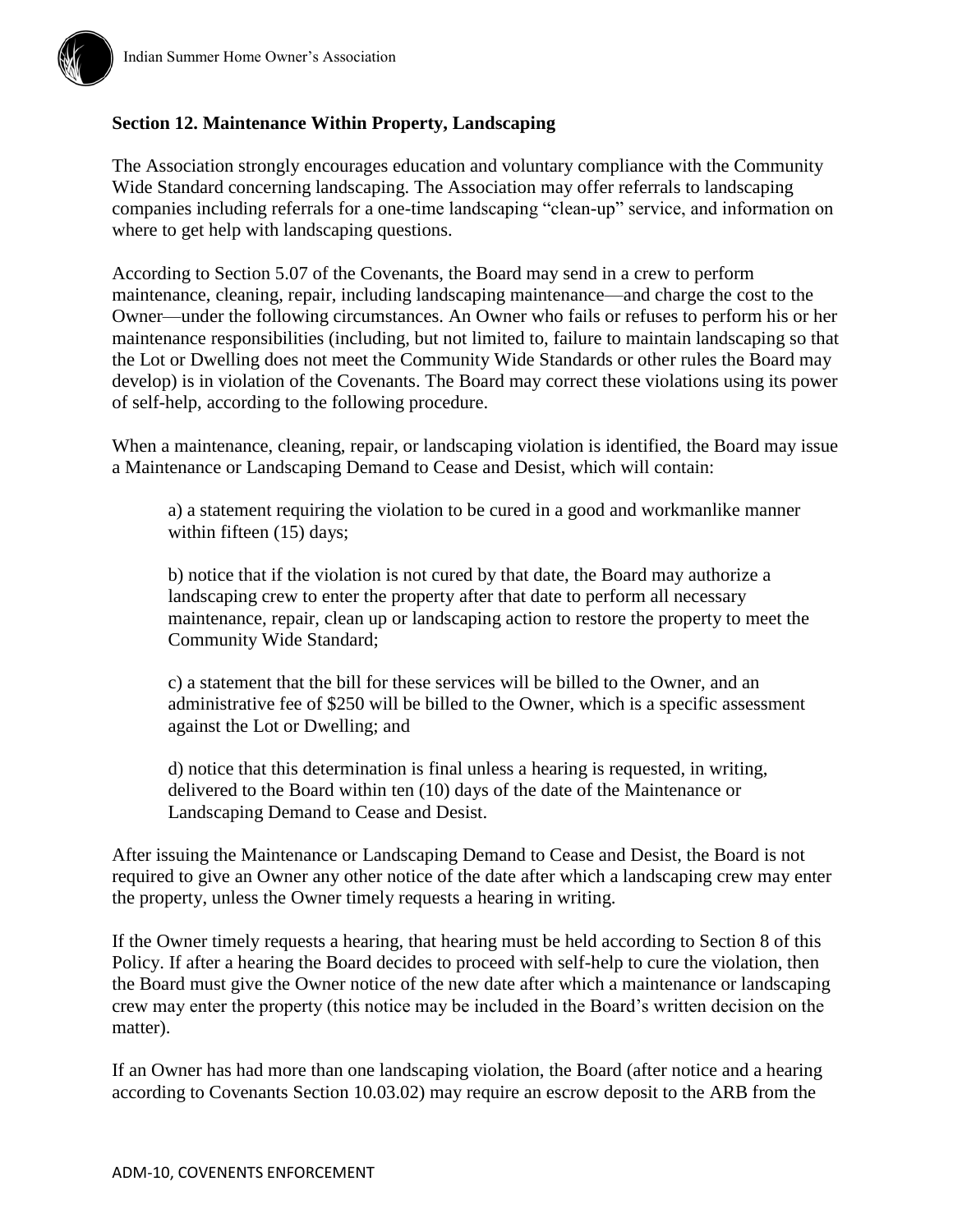

# **Section 13. Curing Parking Non-Compliance**

The Association strongly encourages education and voluntary compliance with the parking and vehicle restrictions contained in the Covenants Sections 4.10, 4.14, 4.22, and other rules the Board may develop. Therefore, the Association will issue two warning "tickets" to vehicles which violate the parking and vehicle restrictions (except for vehicles which pose a serious health or safety hazard, for example, vehicles parked in marked fire lanes).

After the second warning ticket, the Board may issue a Parking Demand to Cease and Desist, which will contain:

a) the property's address of the Owner, whose vehicle, or the vehicle of his or her tenant, invitee or guest, is allegedly violating the parking or vehicle restrictions;

b) a description of the vehicle in question, including the license plate number if available;

- c) the specific restriction being violated;
- d) a request for prompt compliance with the restriction;

e) if the violation is continuing, a time period of not less than ten (10) days during which the violation may be cured or abated without further sanction; and

f) if the violation is not continuing, a statement that further violation of the same provision of the Governing Documents may result in imposition of fines or towing of the vehicle, after notice and a hearing.

If after the cure period expires, the violation is still continuing, the Board may issue a Hearing Notice and proceed with a fine, towing or other sanction after the hearing date.

#### **Section 14. Voluntary Compliance Agreement**

The Board may reach a Voluntary Compliance Agreement with an Owner. The form of such an Agreement is solely within the discretion of the Board, but will be in writing and will typically contain:

- a) the Owner's acknowledgement that the violation exists;
- b) the Owner's agreement to take specific actions to cure the violation;
- c) the time period within which those actions will be taken;